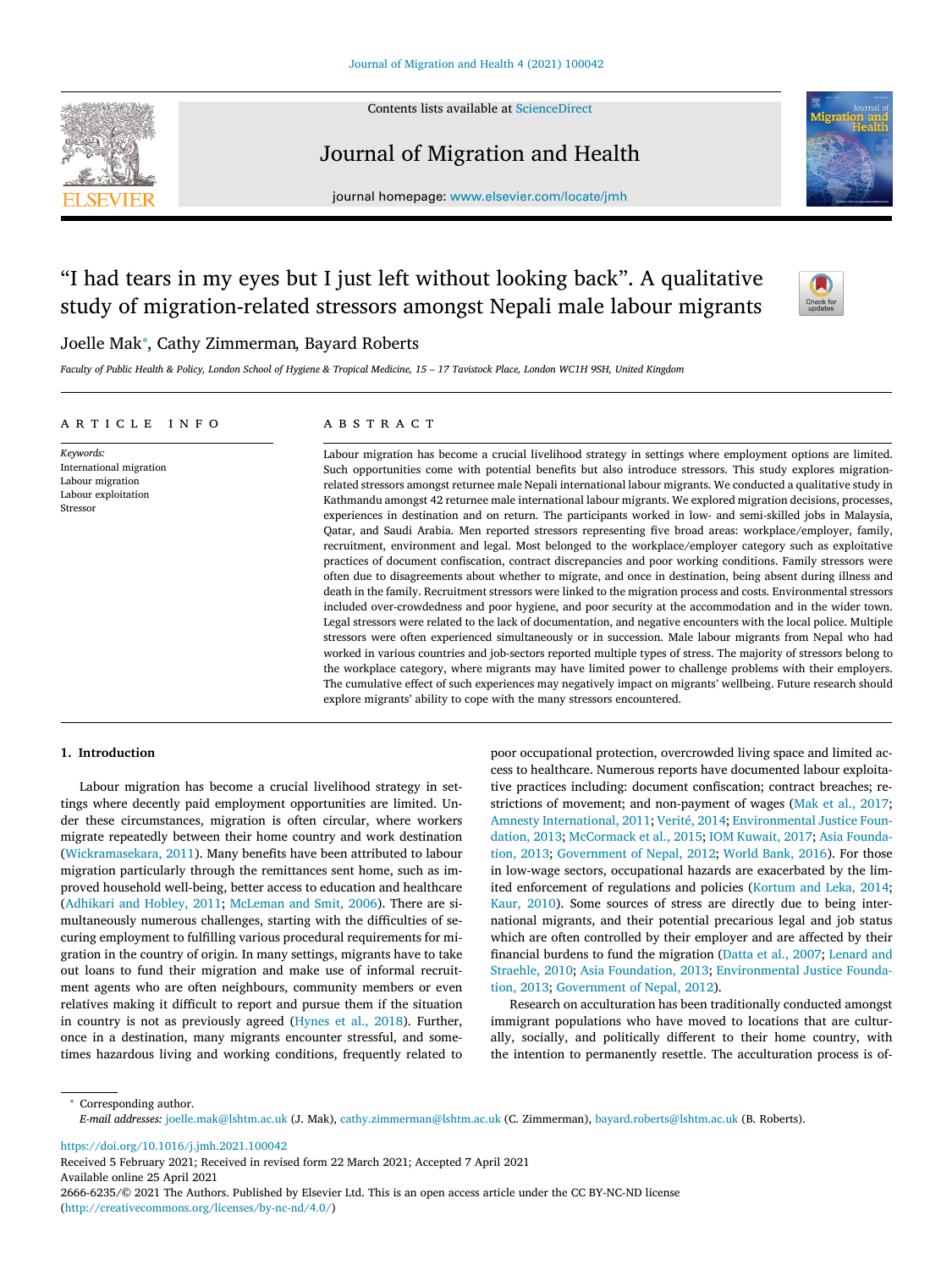ten described using Berry's concepts of integration, assimilation, separation and marginalisation [\(Berry](#page-7-0) et al., 1987; [Esses,](#page-7-0) 2018). Labour migrants, whose stays are usually temporary, nevertheless have similar cross-culture experience. These can be exacerbated for those that spend substantial parts of their working life outside their own country. Combined, these stressors shape the experiences of labour migrants, and may contribute to poor wellbeing, including physical and mental health [\(Selenko](#page-7-0) and Batinic, 2011; [Kesornsri](#page-7-0) et al., 2014; [Sonnentag](#page-7-0) and Fritz, 2014; [Tsutsumi](#page-8-0) et al., 2001).

In Nepal, international labour migration is common, especially for men [\(Government](#page-7-0) of Nepal, 2020). The main destinations for Nepali men migrating for work are Malaysia and the Gulf Cooperation Council (GCC), particularly Qatar, the United Arab Emirates, Saudi Arabia and Kuwait. Additionally, new destinations have been emerging in recent years due to changes in demographic trends in Asia and Europe. Since 2017, countries ranging from Poland, the Maldives, Jordan, Turkey, Cyprus, and Malta have all been issued between two and four thousand labour approvals annually, representing approximately 1.0% of total permits issued [\(Government](#page-7-0) of Nepal, 2020). Many reports have suggested labour migrants in low-skilled, low-waged, irregular or precarious work are more vulnerable to exploitation, including work-related accidents and fatalities [\(Rosano](#page-7-0) et al., 2012; Amnesty [International,](#page-7-0) 2011; [Government](#page-7-0) of Nepal, 2020; [Wright,](#page-8-0) 2008). Few studies have explored migrants' own perceptions of the types of stressors experienced throughout their migrations. This study, therefore, explores male Nepali labour migrants' experiences of migration-related stressors to understand how these differ between employments, destinations, and how they affect men's life.

#### **2. Methods**

Qualitative life histories were conducted amongst a sample of male Nepali returnee migrants. Men were asked to talk about their life, beginning with their childhood, upbringing and family life leading up to their first migration, followed by migration experiences including decisions, family reactions, processes, experiences in destination, and their return to Nepal, as well as subsequent migrations.

Participants were recruited from low-cost hotels in the vicinity of Nepal's international airport and main bus stations in Kathmandu. These areas were selected as most returnee migrants need to spend the night in Kathmandu after arrival to connect with onward journey back to their villages. Prior to data collection, the lodges were visited by the first author and an interpreter to introduce the study and to seek permission to recruit participants on their premises. Those that granted permission were visited several times per week during data collection to seek participants. The early interviews comprised of migrants on holiday who intended to return to the destination to continue their employment. Local migrant organisations were later contacted to expand the range of potential participants.

Fieldwork took place between February and May 2016, concluding when saturation was reached with the final interviews reflecting very similar experiences to earlier ones. Interviews were conducted in English with the assistance of an interpreter and were audio-recorded with permission., The recordings were then translated into English for analysis. Two male assistants were involved in supporting the research by providing interpretation and later transcribing and translating some of the interview scripts. Four scripts from each interpreter were sent to an independent transcriber/translator to cross check for quality and accuracy.

Ethical approvals were obtained from the *institution removed in anonymous version* and the Nepal Health Research Council. Participants were given study information verbally and in writing, and provided written consent in a language of their choice, before interviews began. Additionally, each participant was given 500 NPR (approximately \$5.00 USD) as compensation for their time.

# **Table 1**

|  |  |  | Stressor categories and description. |
|--|--|--|--------------------------------------|
|--|--|--|--------------------------------------|

| Stressor<br>category                     | Description                                                                                                                                                                                                                                                                                                                                                                       |
|------------------------------------------|-----------------------------------------------------------------------------------------------------------------------------------------------------------------------------------------------------------------------------------------------------------------------------------------------------------------------------------------------------------------------------------|
| Family <sup>†</sup>                      | concerns about illness or death in the family;<br>relationships; children's needs; lack of appreciation<br>by family                                                                                                                                                                                                                                                              |
| Recruitment<br>agent/agency              | application; fees; advice; job-search; travel<br>arrangements.                                                                                                                                                                                                                                                                                                                    |
| Legal <sup><math>\dagger</math></sup>    | migration process and regulations; discrepancy<br>between documents and employment; conflicts with<br>authorities, potential deportation risks                                                                                                                                                                                                                                    |
| Workplace<br>$($ employer $)*†$          | company policies; contract discrepancies; delayed,<br>non-payment of wages; poor wages; poor working<br>conditions; unequal treatment of workers;<br>documentation confiscations; restricted freedom of<br>movement; financial penalties for early termination<br>of contract; work overload; job insecurity;<br>occupational hazards<br>physical environment; security; housing; |
| Environmental <sup>†,<i></i>†</sup>      | over-crowded; sanitary facilities; conflicts with those<br>sharing accommodation and facilities                                                                                                                                                                                                                                                                                   |
| Socio-<br>cultural <sup>†,<i></i>†</sup> | political; economic; linguistic; religious; social issues.                                                                                                                                                                                                                                                                                                                        |
| Health <sup>†</sup>                      | non-occupational-related illness and accidents                                                                                                                                                                                                                                                                                                                                    |

Stressor category source: <sup>∗</sup>workplace stress models

† migrant worker stress.

<sup>t</sup> acculturative stress model.

#### *2.1. Data analysis*

Identification numbers were assigned to each interview to maintain the anonymity of the participants. The translated interview scripts were first read in their entirety and then open-coded in NVivo 11.0 by the first author to develop a coding scheme. The codes related to stressors were refined, expanded or collapsed to arrive at a final overall scheme.

To categorise the stressors, we adapted elements of existing workplace and acculturative frameworks. Workplace stress was based on Luthans' work on macro-levels of organisational stress [\(Luthans,](#page-7-0) 2002) and an adaptation of Cooper and Marshall's job-stress model (cited in Lai et al., [2015\)](#page-7-0). Acculturation elements were based on Berry's framework on integration, assimilation, separation and marginalisation [\(Berry](#page-7-0) et al., 1987). Specific migrant worker stressors drew on instruments Wong and Song's developed for and tested amongst migrant workers in China [\(Wong](#page-8-0) and Song, 2008) and the Migrant Farmworker Stress Inventory developed for Spanish-speaking farmworkers in the United States [\(Hovey,](#page-7-0) 2011). Additionally, a category relating to the recruitment agent/agency was added as this is a known source of stress for labour migrants. Once combined, the stressors represented seven categories: workplace, family, recruitment agent/agency, environment, legal, socio-cultural, and health, summarised in

Table 1. A matrix was developed with the coded data in the stressor categories and thematic analysis conducted to explore relationships across and within themes and sub-themes.

Family stressors may stem from extended absences contributing to the deterioration of relationships, particularly with spouse and children. Recruitment agent/agency stressors pertain to the job-seeking and application process, including fees and logistical arrangements. Legal stressors include negative encounters with the police or other authorities, or due to migrants' status and deportation risks. Workplace stressors refer to those imposed by the employer, such as the terms and conditions of employment, job security, occupational hazards, workplace conflicts, as well as exploitative labour practices. Environmental stressors include the housing, sanitation, climate and non-work-related conflicts and discrimination, such as those in the wider town, with host population and within the living environment. While political, economic, social, linguistic and religious issues either in the country of origin or destination form the socio-cultural stressors. Finally, migrants' own physical, men-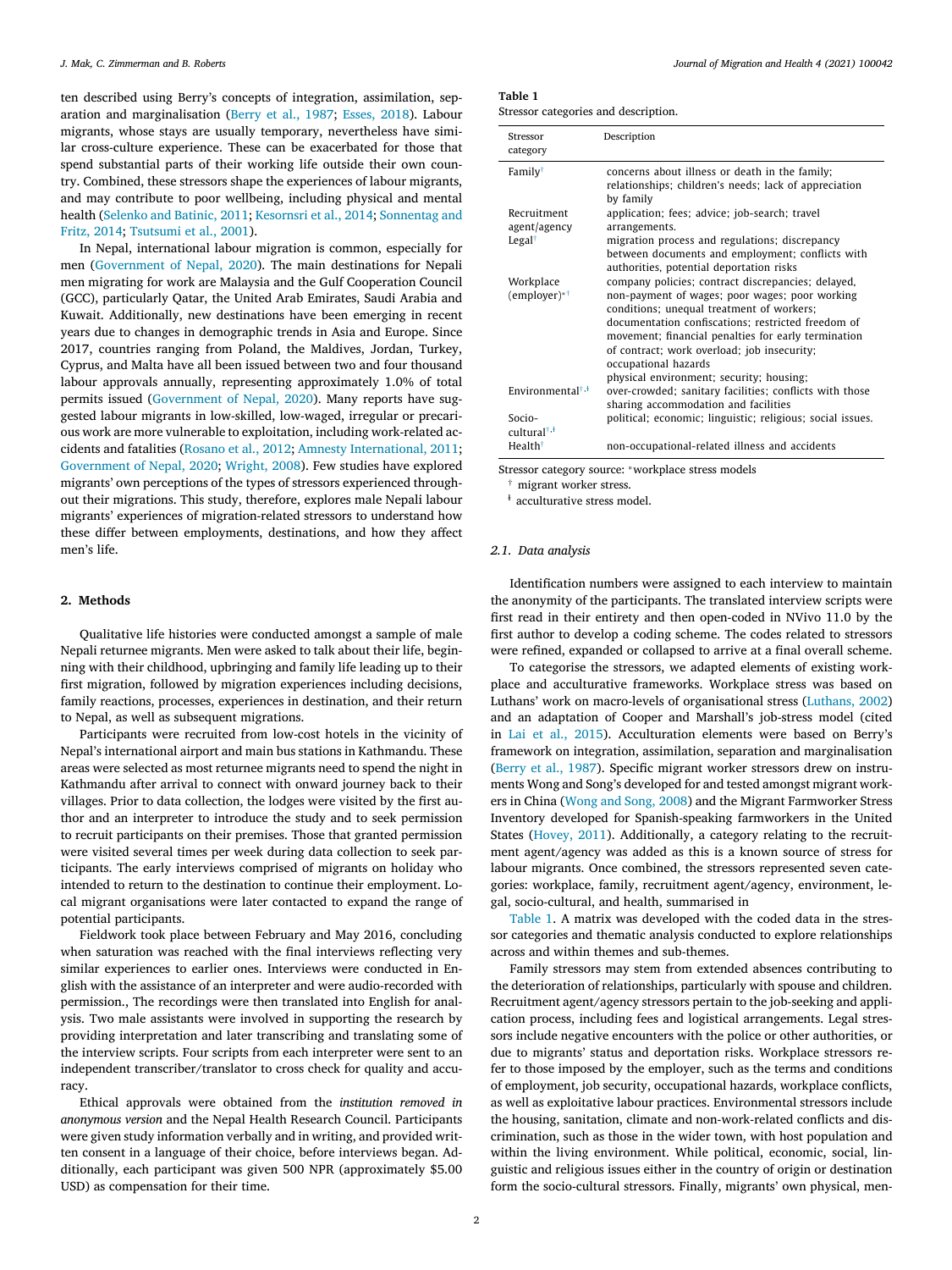#### **Table 2**

Demographic and migration characteristics of study sample.

| ${<}25$<br>25–34<br>$35 - 44$<br>$\geq 45$      | 10 (23.8)<br>20 (47.6)<br>9(21.4)<br>3(7.1)<br>12 (28.6)<br>15 (35.7) |
|-------------------------------------------------|-----------------------------------------------------------------------|
|                                                 |                                                                       |
|                                                 |                                                                       |
|                                                 |                                                                       |
|                                                 |                                                                       |
| Caste/ethnicity:                                |                                                                       |
| Brahman/Chhetree                                |                                                                       |
| Janajati                                        |                                                                       |
| Dalit                                           | 5(11.9)                                                               |
| Other                                           | 10(23.8)                                                              |
| Area of origin:                                 |                                                                       |
| Terai (lowland)                                 | 33 (78.6)                                                             |
| Hill                                            | 8(19.0)                                                               |
| Mountain                                        | 1(2.4)                                                                |
| Highest level of education attended*:           |                                                                       |
| None/Informal/Primary                           | 10(23.8)                                                              |
| Secondary                                       | 24 (57.1)                                                             |
| Higher secondary/vocational/tertiary            | 8 (19.0)                                                              |
| No. previous labour migrations:                 |                                                                       |
| Once                                            | 17 (40.5)                                                             |
| More than once                                  | 25 (59.5)                                                             |
| Most recent migration destination:              |                                                                       |
| Malaysia                                        | 12 (28.6)                                                             |
| Oatar                                           | 12 (28.6)                                                             |
| Saudi Arabia                                    | 11 (26.2)                                                             |
| United Arab Emirates                            | 5 (11.9)                                                              |
| Kuwait                                          | 1(2.4)                                                                |
| Afghanistan                                     | 1(2.4)                                                                |
| Most recent migration work:                     |                                                                       |
| General labourer/porter                         | 16 (38.1)                                                             |
| Driver / carpenter / plumber / mason            | 10(23.8)                                                              |
| Factory worker                                  | 6(14.3)                                                               |
| Kitchen /food-related work                      | 4 (9.5)                                                               |
| Security                                        | 4(9.5)                                                                |
| Retail/office boy                               | 2(4.8)                                                                |
| Duration of most recent migration*:             |                                                                       |
| $< 1$ year                                      | 6 (14.3)                                                              |
| $1 - 3 years$                                   | 18 (42.9)                                                             |
| $3 - 5$ years                                   | 7 (16.7)                                                              |
| $5 - < 10$ years                                | 8 (19.0)                                                              |
| $\geq$ 10 years                                 | 3(7.1)                                                                |
| Next plans:                                     |                                                                       |
| Return to the same job and employer             | 7 (16.7)                                                              |
| Re-migrate to different destination/job/company | 22 (52.4)                                                             |
| Stay in Nepal                                   | 8 (19.0)                                                              |
| Undecided                                       | 5 (11.9)                                                              |

tal and emotional health may also be sources of stress which may arise from having to live and work in very different circumstances, away from family and friends.

#### **3. Results**

#### *3.1. Study sample*

Forty-two returnee men aged between 21 and 53 were interviewed and their characteristics are presented in Table 2. Most of the men (57%) received some secondary education, represented a range of caste/ethnic groups and were mostly from the Terai area of Nepal. Over half, *n* = 25, had migrated between two and five times. In their most recent migration, most men worked in Qatar, Saudi Arabia, and Malaysia as general labourers, factory workers, security guards or in semi-skilled work including drivers and carpenters. The men stayed in the destination country for between two months and 14 years during their most recent migration, and seven were on leave in Nepal.

# *3.2. Workplace stressors*

Workplace stressors are those controlled and imposed by the employer. Twenty-seven men in this study described exploitative practices

in at least one of their previous migration experiences. These included contract discrepancies, document confiscation, restrictions of movement particularly in relation to participant's desire to return to Nepal. Another five described workplace stressors that do not amount to exploitation but involved interpersonal conflicts with colleagues and foremen which impacted on their working life. Other workplace stressors encountered included poor or hazardous working conditions, and at the onset, not being picked up on arrival at the airport.

#### *3.2.1. Stranded at the airport*

For many men, the stress began immediately upon arrival in the destination country. Six men (three in Malaysia and three in Saudi Arabia) reported not being collected at the airport, or having to wait for up to two days, during which time some encountered problems with the security staff at the airport. Often, the small amount of local currency participants had was spent on phone calls to the recruitment agent/agency in Nepal or the employer at destination. One participant described his uncertainty and feelings of helplessness during this time:

When we went to Malaysia for the first time. … we stayed there for 2 days at airport. Nobody came to receive us. We were kept like dogs. We kept waiting. We were told that someone will come when we arrived and we would be picked up. We phoned him many times. We just kept waiting, we didn't know anything else. Then, they came after 2 days. … when I slept [at the airport], police came and beat us up. It was really difficult. (ID 21, age-group *<*25)

#### *3.2.2. Document confiscation*

Documents, such as passports and contracts signed in Nepal, were nearly always collected by the employer shortly after arrival at the company. Employment identification cards were sometimes also kept by the employer. Some migrants received a photocopy of their passport, while others received their official identification card only after working for several months. An official form of identification is often required if migrants were stopped by the police. Not having it, or having only a photocopy can be problematic, as explained by one participant:

I was not given ID, I didn't have visa so I didn't go outside because of fear of the police. … I asked many times for it but they [employer] did not give it to me. (ID 10, age-group *<*25)

Passports would only be returned when participants completed their contract. Some men explained that employers used these tactics to prevent them from running away or seeking work elsewhere. Some employers exerted further control on migrants' movements even on their days off, as one participant described:

Yes [we could] if we wanted [to go out]. But we couldn't go far. We couldn't go towards KL [Kuala Lumpur]. The copy of passport would only allow us to move inside Johor Bahru. The company did not let us leave Johor Bahru… They gave permission to go to some specific place. We could go there if given permission. But not everyone could go together. (ID 21, age-group *<*25)

#### *3.2.3. Contract discrepancies and substitutions*

The most common stressors were by far discrepancies between the agreements signed in Nepal and the actual situation in destination country. Men reported being given new contracts to sign with worse terms and conditions in relation to the job, wages, deductions, working hours, and contract duration. Those who questioned the differences were told that only the contract signed at the destination country was valid. As one participant noted:

They came with new agreement papers and asked us to sign it. There it [the salary] was written as 700 plus 200 and I said that I had signed for 900 plus 200 in Nepal and why is the amount changed here. Then I asked for my passport to come back. They said that it is the normal process that the actual agreement will be signed at the work site. As I was there for first time, I believed them and signed it. (ID 10, age-group *<*25)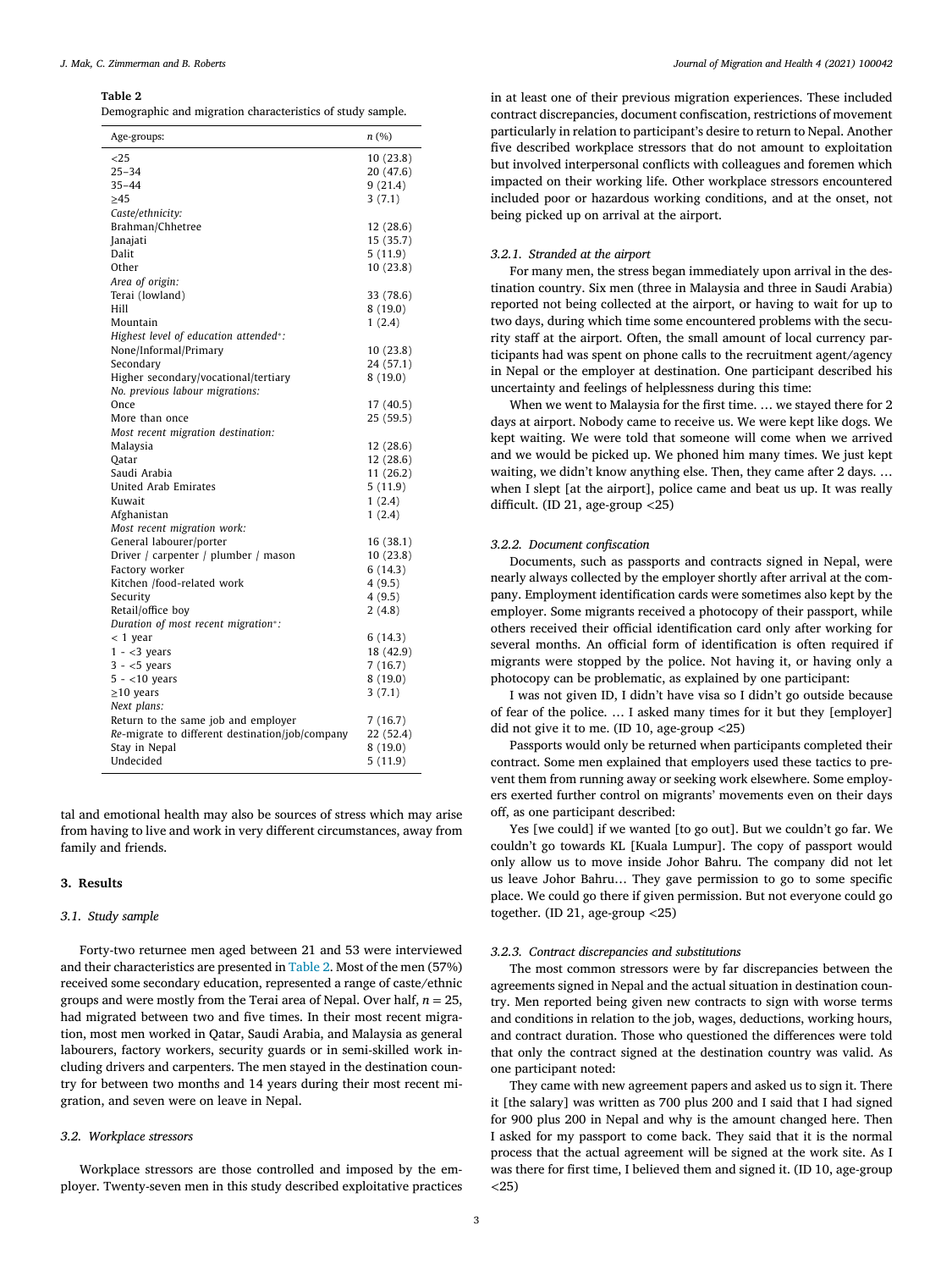In another case, the new contract came after the participant had been working for several months. Although the participant could not read the new contract, he saw a figure that matched the salary in the agreement he had signed in Nepal and queried why the amount he was being paid was lower than what was written in the document.

Employers were also reported to have threatened those who refused to sign the new agreement:

And when we reached the company, our boss took all our documents and brought a new agreement paper of 5-years [instead of the 3-years signed in Nepal]. We did not sign it for 5,6 days but the company had our passport and they said that if you don't sign it, we won't give you accommodation, food, passport. We had no money and no passport and we also feared the police so we signed it. (ID 15, age-group *<*25)

Problems with wages continued during their employment in the form of delayed, withheld, or non-payment of wages or overtime hours. Those who wanted to terminate their contract early were told to pay fines representing several months' salary, as well as their flight costs, and sometimes, an additional charge to get the required exit permit and their passports back.

### *3.2.4. Work environment & occupational hazards*

Men reported heavy workloads including difficult work, long hours, and no days off. For example, five reported not having had a single day off during their entire contract while three reported working for between 16 and 18 h each working day. These practices can also continue until the day participants were due to leave the country.

The day we were returning [to Nepal], the day of the flight, we were made to work till about 6 or 7 o'clock in the evening. Then we went to our room. Two hours after that, we were dropped by a bus. (ID 21, age-group *<*25)

Working outdoors, digging roads and other construction work, particularly in the Gulf States exposed migrants to immense heat. Those who worked as labourers did not have fixed roles but would be called upon for any number of tasks. Others were actually employed by supply companies that act as middlemen, providing labour to other companies. One participant reported working for over 20 companies in a two-month period, sometimes two companies in the same day. Time pressures to complete tasks and lack of support from supervisors were highlighted by one participant who worked as a security guard:

…the company was very big and being a security guard, I had to patrol in the night. To complete the patrol, it used to take me one hour… I had to sign papers that were at different patrolling locations … if I didn't complete the patrol on time then my supervisor would scold me and called me a dog. Friends never supported me because if they did they might face problems. At that moment you really feel so helpless. (ID 38, age-group 35–44)

Working in factories can be dangerous and several participants reported exposures to chemicals or dust from production of cotton and paper products, due to insufficient or poor-quality protective gear, to machine malfunctions that resulted in injuries. Several men who worked as machine operators had occupational accidents, such as one who was operating a packing machine:

…the product comes on the line of the machine. There is a light that turns on and the decoration is filled and the product is cut. That light was not working and the machine was on and it cut my hand…this [showing where he was injured] was broken, it was cut till here, in x-ray everything was seen. (ID 13, age-group *<*25)

Initially, his medical expenses, including hospital stay, treatment, and follow-up consultations were paid for by the employer but these were later deducted from his salary. Another participant who experienced a similar accident had his medical expenses in the destination covered but was later sent back to Nepal with no compensation or further support for his on-going healthcare needs.

#### *3.2.5. Return to Nepal*

Employers often imposed restrictions on whether and under what terms men could return to Nepal, even on completion of their contract. One security guard who worked in Malaysia described:

The company didn't allow me to return back even after completing my three-year contract. I was staying there illegally for six months and I asked them to give us our tickets, so we could go home but still they didn't listen. (ID 38, age-group 35–44)

Another participant who wanted to return to Nepal was told to pay a large deposit to ensure his return:

So, I said to company either send me for holidays or finish my contract. The company agreed to send me on holiday but I had to deposit 7000 ringgits, which takes 7 months to earn. I was not sure I will be alive or dead in those 7 months… (ID 8, age-group *<*25)

Several participants were sent back to Nepal prematurely. One described the large sum of money he had paid in recruitment fees to get the job in the first place, which was seen as an investment to several years of decent earning, only to find it lasted only months when the company closed down and he was sent back to Nepal:

It was a two-year contract. They sent us back in between. That is also a problem. As it was a two-year contract, the agent took 95,000 NRP. That money was wasted. (ID 17, age-group 25–34)

#### *3.3. Family stressors*

Men's families often disagreed with their decision to migrate or the specific details of their migration, such as the destination. Men also explained their concerns about their family's wellbeing in their absence; and once in destination, their inability to be with their family during times illness and death were sources of stress for many.

#### *3.3.1. Disagreements with migration*

Parents of younger men did not always support men's decision to migrate, preferring them to continue with their studies, despite their household financial needs. Family members were also concerned about the young men's wellbeing working in a foreign country as many had never worked outside the home, and often had never even been outside their village. As explained by the participant below, family members were often conflicted on the decision to migrate:

Everybody loved me at home so didn't want me to go. Then I organised a passport by myself and brought it home. My brother told me to go to Qatar and stay with him. My other brothers told me not to go to Malaysia and said nobody is asking money from you. I reminded them about the situation, that we didn't have a house to live in. I had a lot of stress. So, because of that I went abroad… At first, they were very angry. They said they won't even give me money for the fees, and that I could go anywhere I want. I said that I'll manage it from somewhere by myself, but I'll go to Malaysia. But later, when the time came for me to leave, they agreed and gave money for the fees. (ID 21, age-group *<*25)

#### *3.3.2. Illness and death*

Men expressed their concerns about their ageing parents and agonised over who would care for them in their absence. Married men with young children described their distress at having to leave them behind for years on end:

It was really one of the toughest times when I was going to Malaysia, leaving behind my eldest son and wife who was pregnant. I had tears in my eyes but I just left without looking back. (ID 38, age-group 35–44)

In times of illness and death in the family, some participants returned to Nepal on leave to support their families, which in one case resulted in losing the job as he had to extend his stay to seek continued medical treatment for his mother. More often though, men were not granted leave, with their requests simply ignored or rejected: my father passed away due to cancer, I wanted to go home and requested leave from my company but it was rejected. After one year one of my brothers died and I was also not able to come back to Nepal. (ID 38, age-group 35–44)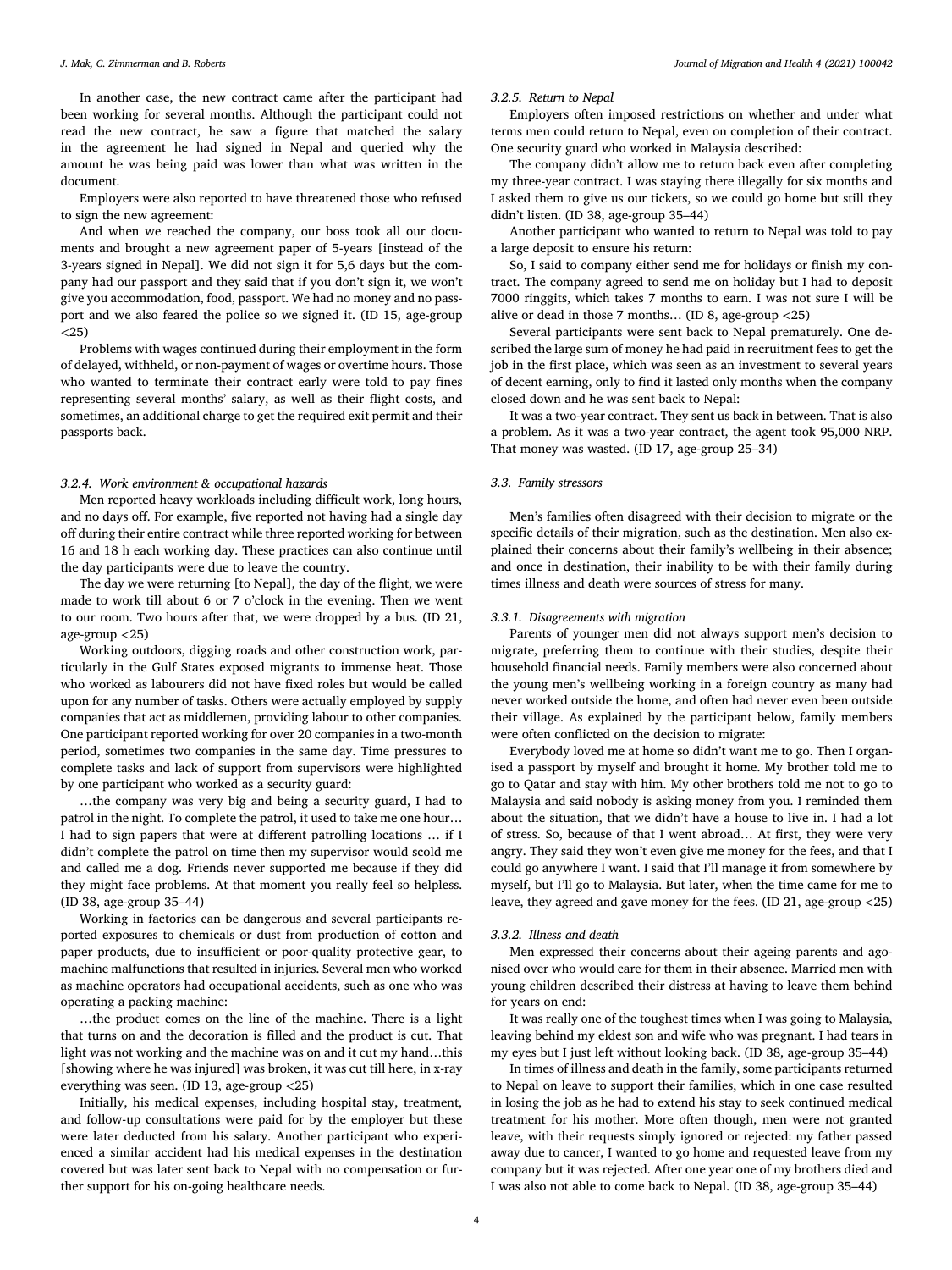### *3.4. Recruitment agents/agency stressors*

Recruitment agent/agency stressors are connected to the jobseeking, application and navigating the migration process, including obtaining the required paperwork, as well as finding ways to pay for the fees charged. At various points during this process, stressors may occur due to unethical recruitment practices and the practicalities of obtaining and carrying debt to fund their migration.

#### *3.4.1. Application and fees*

Agents and agencies are often the main source of information and advice for aspiring migrants. Agents advise on the types of jobs available, key destinations, and 'good' employers. The entire process is usually managed by agencies, often via formal and informal agents, at a cost. Long processing times, sometimes up to one-year between submitting their passports and actually receiving a visa, despite being told by the agents that the process would be quick, was not uncommon. On the advice of the agents, participants also obtained medical clearance which was sometimes no longer valid by the time the visa arrived, resulting in their needing to reapply and pay for a second check. During the wait, participants described not receiving any information or updates until the documents have arrived, when they would be called and told to travel sometimes within days.

Although the job was usually agreed before proceeding with the visa application, sometimes the visa that eventually arrives is for a different job. Migrants may question this but ultimately trust the agents' explanations that the visa obtained is the cheapest or easiest one to get, or that they need not be concern with what the visa says as the work at destination will be what has been agreed. Similarly, when agents/agencies charged fees that are higher than legally permitted by the Government of Nepal (GoN), they simply provided receipts for the legal allowed amount, rather than what was actually paid or not to provide receipts at all. Participants did not feel they could challenge these situations. One migrant who paid 120,000 NPR (approximately USD \$1200) was given a receipt for 80,000 NRS, which was the legal amount chargeable, explained:

…they [agency] said that they have pay to immigration department, insurance, and they also have to cut the cost of staying them in hotel and food so all together it cost that amount but due to legal laws they cannot charge them more than 80,000. (ID 8, age-group *<*25)

Additionally, men reported receiving and signing their contract only hours before their flight and were often not able to read over them properly, as one noted:

We were in a hurry so we didn't read the contract. They explained it and then we all signed. There were about 15 to 16 people there. We all had to sign… They made us do it on the same day as our flight. After that they took us to the airport. (ID 17, age-group 25–34)

This participant further explained that the agency made them sign another document agreeing to deduct 1200 Saudi Arabian Riyals from their salary over the first six months, which would be returned on completion of the contract. But the company closed down unexpectedly and he was sent back early. He described the difficult of losing that money:

They [agency] made us sign. It was a 2-year contract… There were many people who left the company and ran away… Because of that, they hold 1200 Riyal by deducting some of the salary for a few months, like 6 months. And when you return after 2 years, when the contract is over, they will give it back to you. But we came back after 9 months… I asked for it but the manpower [recruitment agency] made a fool of us. They did not give us our money. (ID 17, age-group 25–34)

#### *3.5. Environmental stressors*

Environmental stressors concern the physical environment such as housing or the wider town where migrants live and work. Overcrowded accommodation, poor or inadequate cooking and sanitation facilities,

and high levels of insecurity or crime impacted where and how men can move and their feelings of safety in their day-to-day life.

#### *3.5.1. Accommodation & facilities*

Poor and overcrowded accommodation and facilities such as rooms with more workers than beds or mattresses were common. One participant described his living situation as akin to "a goat's shed" (ID 35). Insufficient cooking and sanitation facilities compounded by the overcrowded accommodation meant migrants were sometimes unable to use the bathroom facilities in the mornings before work:

There was a hall and 35 people used to stay there with just one toilet and one bathroom. We had to bathe and eat and cook right there and sleep as well… If we didn't go early in the morning, there would be a line. Half of us went to toilet in the company. They [the other workers] would join the line in the morning, but when it was time to go to the company, they had to leave. (ID 21, age-group *<*25)

Many participants described not having anywhere in the accommodation to keep their personal belongings, resorting to storing them in their suitcase. In some rooms there were cupboards that could be used, but again, there were fewer than the number of migrants. One participant was able to access one after five-months when some migrants left the accommodation.

#### *3.5.2. Security*

Security of both the accommodation and the wider town in which men lived and worked were highlighted in a number of interviews. Many reported thefts in the accommodation, ranging from losing personal belongings such as cash and mobile phones, to communal items such as gas canisters for cooking, as well as physical conflicts within the accommodation. Additionally, many described encounters with locals in town as discriminatory, hostile and unsafe. This resulted in some reportedly not going out on their days off, or not going out alone, for fear of being robbed. Those who had to travel to and from work without company transportation were fearful of attacks even during the day:

…when we needed to walk then that would be very frightening. People would come from behind and hit us and take our money, mobile and then run away. … they would come on bikes and threaten us with knives and ask for money. If they get our money, then it is ok or else they would hit us and take it by force. (ID 11, age-group 25–34)

#### *3.6. Legal stressors*

Men with discrepancies in their official paperwork, such as work permit and visa, and those who were irregular, feared being caught, arrested and deported. Even amongst those with regular status, many reported being asked for bribes by the police, or the police being unsupportive when men were the victims of crime.

#### *3.6.1. Documents*

Official identification documents sometimes did not match migrants' actual situation. For example, some had to increase their ages to meet the regulations for migration; others travelled on the wrong visa (as tourist), or had a visa for a different job than that which they actually did. Although none of the participants reported ever having had their documents checked against their actual work, there are occupations that are more at risk than others, such as drivers:

It [the job listed on the visa] was written fork lift. But the one I wanted was for driver. They told me they would change it after I got there… It was stressful to drive without a license, right? If I was stopped by police, I could go to jail, or worse if I hit and kill someone. They don't settle for money, even in Nepal. (ID 20, age-group 25–34)

# *3.6.2. Encounters with police and authorities*

The most common interactions with the local police occurred when migrants were out on their day off work. As previously mentioned, few were given identification documents and passports were always held by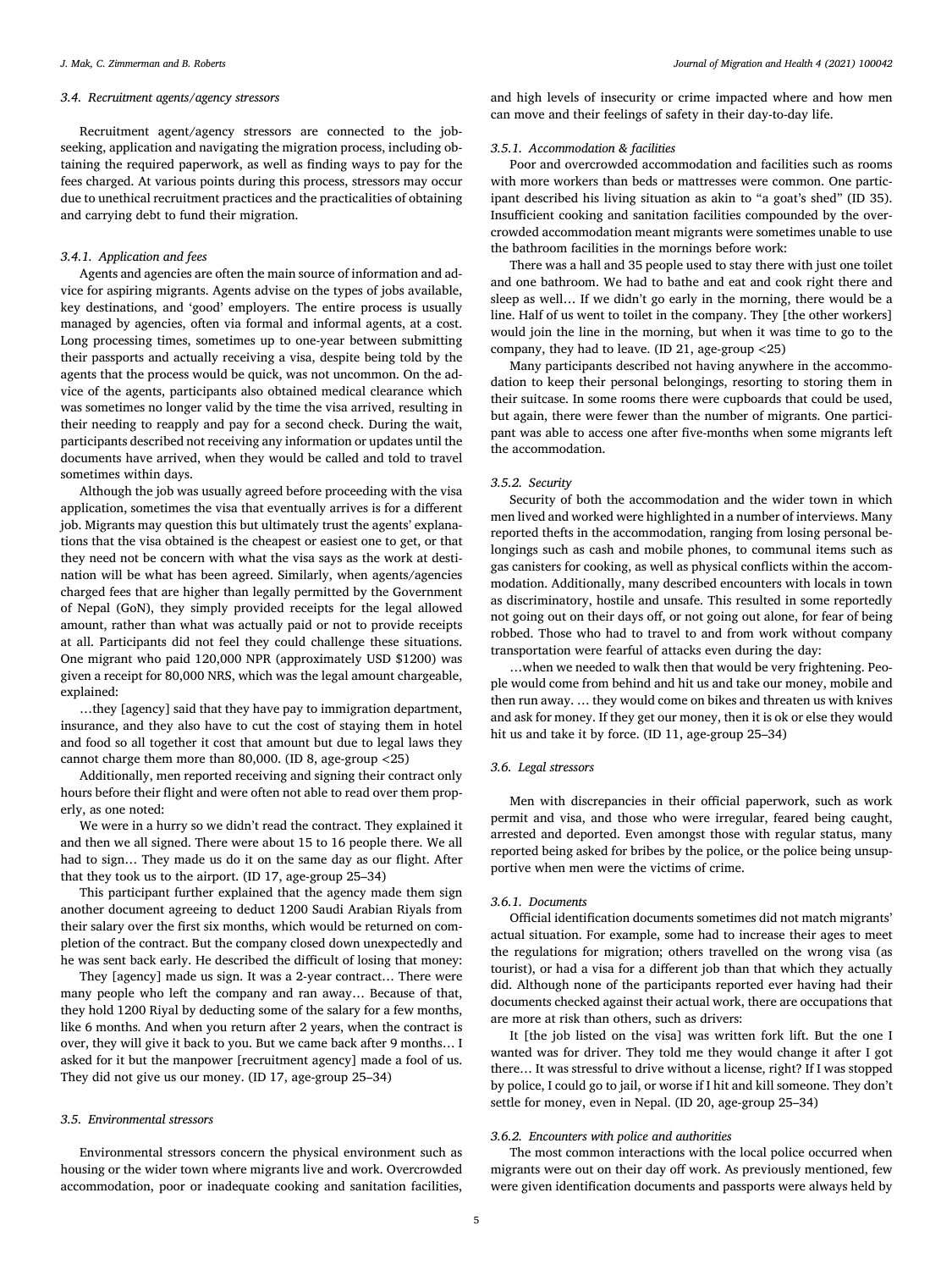the employers. Those who worked in Malaysia, in particular, reported that police would stop them on the streets, demanding to see original passports. They would then ask for bribes regardless of whether migrants had identification. For those without identification, the situation was more stressful and some reported paying multiple times:

…if we have ID the police also take money …they say I have to pay or they won't let me go. Not all police are like that, but some are. (ID 6, age-group *<*25)

Six men (four in Malaysia and two in Qatar) also reported having been victims of crime, mainly theft of mobile phones and cash. Those in Malaysia that had reported these to the police found them to be unsupportive. While others explained that they would not go to the police for anything. Two participants were detained and incarcerated due to physical confrontations in the accommodation in one case and following complaints of the persistent non-payment of salary in the other. In the latter case, the participant, along with other workers, filed a case against the employer and was told the police would help but they were arrested instead and were not told why. Both men reported not being able to contact anyone while in detention. Their personal belongings, including mobile phones and cash were confiscated and not returned when they were released several weeks later.

#### **4. Discussion**

This paper explored migration-related stressors encountered by male Nepali labour migrants. Stressors were categorised based on models of workplace stress, labour migrant stress, and acculturative stress, using those components relevant to this study's population. The men interviewed worked primarily in Malaysia and the Gulf States, but the range of stressors reported were similar, apart from security issues such as petty crime and corrupt police which were reported more amongst those who had worked in Malaysia. These findings are also similar to those experienced by other migrants in low- or semi-skilled work working in low- and middle-income countries (LMICs) as well as highincome ones including the UK, the US, and Australia (Potter and Hamilton, 2014; [Ramos](#page-7-0) et al., 2016; Asia [Foundation,](#page-7-0) 2013; Amnesty International, 2011; [Environmental](#page-7-0) Justice Foundation, 2013).

Workplace stressors were by far the most commonly reported which included contract discrepancies, job insecurity, poor working conditions, non-payment of wages, occupational hazards, and restrictions of movement, many of which are indicative of forced labour (ILO, [2012\)](#page-7-0). Some of these stressors have also been linked to occupational accidents, illness and poor physical and mental health (Benach and Muntaner, 2007). For example, studies amongst migrant [farmworkers](#page-7-0) in the US found high-levels of stress, depressive symptoms and occupational injuries, and that stressful working conditions were associated with depression, and isolation with anxiety [\(Hiott](#page-7-0) et al., 2008). While occupational injuries were associated with depressive symptoms, and depression itself was also associated with stress, making it a vicious cycle [\(Ramos](#page-7-0) et al., 2016). Excessive job demands, high-levels of interpersonal conflict and low job control were also independently associated with depressive symptoms amongst labour migrants in Korea (Lee et al., [2012\)](#page-7-0). Further, labour migrants also experience higher incidences of occupational injuries compared to the host population [\(Rubiales-Gutiérrez](#page-7-0) et al., 2010; Guendelman and [Perez-Itriago,](#page-7-0) 1987) which may be due occupational health being somewhat neglected in the informal work sectors and [particularly](#page-7-0) in LMICs (Kortum and Leka, 2014) meaning migrants themselves may not recognise such risks. It may also be due to the increased use of technology in destination countries compared to migrants' country of origin, in addition to the inadequate provision of training (Guendelman and [Perez-Itriago,](#page-7-0) 1987; [Kaur,](#page-7-0) 2010). However, the relationship is not always clear-cut. An analysis comparing migrant and native Spanish and Italian workers found that health conditions such as musculoskeletal and respiratory problems were more common amongst immigrant groups, while the reverse was true for stress and cardiovascular diseases [\(Rosano](#page-7-0) et al., 2012). Further, study amongst Filipina domestic workers in Singapore found that the high-levels of stress reported did not correspond to poor well-being, suggesting perhaps their strong social and spiritual network may have had a protective effect [\(Anjara](#page-7-0) et al., 2017).

Although this study did not assess participants' mental health, the types of workplace stressors associated with poor health were commonly described by the participants. Further, some men reported being unable to return to Nepal during illness and death of family members, which would have contributed to emotional distress as negative life events, both one's own or those of someone close, or chronic financial pressures have been noted to impact on stress [\(Aneshensel](#page-7-0) et al., 1991). Indeed, other studies have found that migrant workers returning from the Middle East had a prevalence 29% of common mental health disorders [\(Tilahun](#page-7-0) et al., 2020). Some participants who reported restrictions to their movements by their employer explained that these were due to their employer's fear that workers would run away. Such practices would be unnecessary if employers honour the agreement signed in Nepal.

In many cases, workplace stressors were compounded. For example, the experience of occupational injuries followed by being sent back to Nepal with no compensation or support for ongoing healthcare needs led to further financial and practical burdens both for migrants themselves and their family. Employers need to provide sufficient protective equipment against occupational hazards, and when injuries occur, employers should bear the full cost of treatment and compensation, even if workers opt to return home for treatment. In this study, only one participant reported being appropriately cared for by his employer following his workplace accident, when he was provided with all the treatments required and given extended leave to recover in Nepal with an open offer to return to his job at a later date.

Recruitment agent/agency-related stressors included the excessive fees charged, frequently beyond the legally permitted amount with no provision of itemised bill or receipt. Many migrants also reported being given contract agreements only hours before their flight. Men were therefore unable to challenge any discrepancies as it would be too late to make any changes, and costly to abandon or postpone the journey, given the lengthy process and the fees already paid. In a study conducted by the International Labour Organisation (ILO) on recruitment practices, agents admitted to fabricating the receipts for submission to the government to match the allowable legal maximum amount (ILO, [2017\)](#page-7-0). Corrupt recruitment practices are frequently associated with the country of origin but they may in fact begin in the destination countries when companies do not pay the recruitment costs to remain competitive. This means the costs are absorbed by the source country agencies, which ultimately means they are born by migrants themselves [\(Jureidini,](#page-7-0) 2017; ILO, [2017\)](#page-7-0). Further, aspiring migrants do not generally question the fees they are told to pay even if they are aware of the legal maximum amount, nor would they cross-check with their employers once in destination, making it easy for corrupt recruitment practices to persist [\(Jureidini,](#page-7-0) 2017). The constant flow of aspiring migrants, high profit margins and limited risks and consequences for recruitment agents and agencies mean these unethical practices are likely to continue. Like many other key labour source countries, the GoN has introduced many policies and signed bilateral agreements with key destination countries to protect Nepali labour migrants, including, for example, the 'Free Visa Free Ticket', making employers responsible for visa, round trip travel cost, publishing lists of and capping the costs manpower agencies can charge to prospective migrants (National Planning [Commission](#page-7-0) and UNDP, 2014; ILO, [2017\)](#page-7-0). These initiatives may offer some protection against exploitative practices although implementation and enforcement remain limited, while additional approaches to ethical recruitment practices should be encouraged [\(Jureidini,](#page-7-0) 2017). Fair recruitment is a goal for many international dialogues and agreements, including an important branch of the ILO's work, or the International Organisation of Migration's International Recruitment Integrity System, and the Global Compact for Safe, Orderly and Regular Migration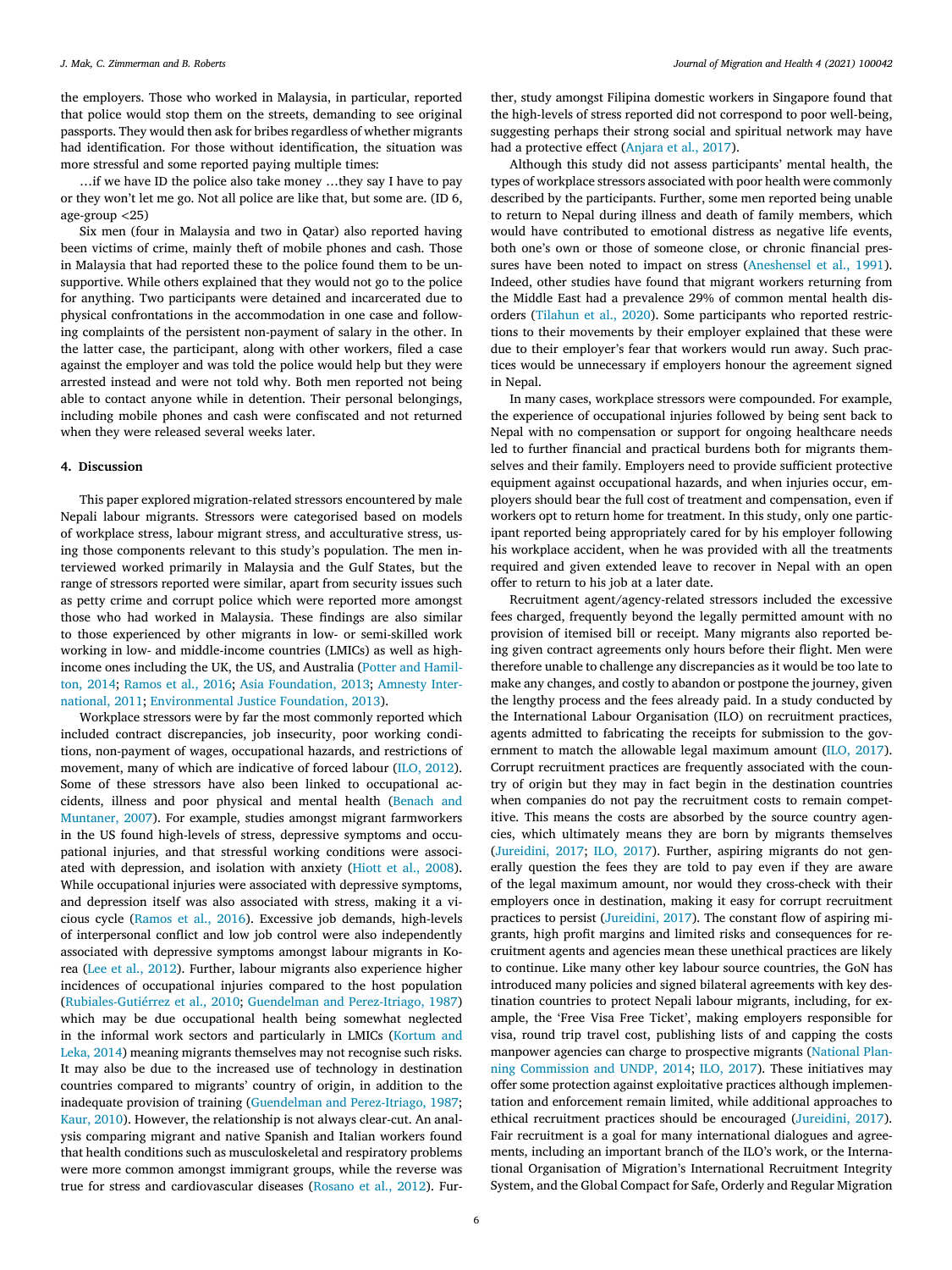(United [Nations,](#page-8-0) 2018). In the meantime, the GoN should also require agents and agencies to supply all documents to migrants for a minimum period before the scheduled departure from Nepal, so they can be reviewed, explained by trusted individuals and still have the possibility to change their mind without being penalised financially or otherwise.

Acculturative stress arises due to the social and cultural changes migrants face as they temporarily live in a new country. Studies that measured acculturative stress are inconclusive. Amongst internal and international migrants in Asia, similar associations as those highlighted previously were found: an increased risk for poor mental health compared to the native populations [\(Kesornsri](#page-7-0) et al., 2014; Lee et al., [2012\)](#page-7-0). In contrast, a study amongst Mexican migrant farmworkers in the US found mixed effects between acculturative stress and various health outcomes [\(Finch](#page-7-0) et al., 2004). Even ethnic similarities may not be protective of such stress as Korean-Chinese migrant workers in Korea still found highlevels of acculturative stress which may be due to migrants' own expectations of being treated as Koreans but instead experienced prejudices from native Koreans (Lee et al., [2012\)](#page-7-0).

For low-skilled and low-waged international labour migrants, such as those in this study, these stressors are more pronounced given their limited resources, including access to safety equipment, healthcare, compensation for occupational injuries, and legal recourse against employers. Additionally, stressors are almost never experienced in isolation, but are multiple and often cumulative. For example, workplace stressors such as document confiscation led to legal stressors where men feared being stopped by the police who may demand bribe payments. While other studies have found that migrants detained in destination countries for immigration offences were often put in that position by their employers who had confiscated their documents [\(Kaur,](#page-7-0) 2010). Precarious legal status was also found to exacerbate exploitative conditions amongst migrants from the new European Union states, where restrictions on residency and employment apply (Potter and [Hamilton,](#page-7-0) 2014).

In settings where labour migration is a livelihood strategy, such as Nepal, individuals spend many of their productive years working in other countries, there is a greater likelihood of experiencing many of these stressors through repeat migrations. Despite many studies pointing to both exploitation and other stressors labour migrants face, there are still limited successful approaches to address, prevent, minimise or to better support labour migrants. The complexity of the migration process means that many of the stressors can only be managed through greater cooperation and collaboration between origin and destination countries, adopting and adhering to international guidelines and best practice approaches.

Data for this study were collected in 2016, after a period of major disruption following the earthquake in 2015 and the subsequent disputes between Nepal and India. According to GoN data, the number of labour permits approved for men was 477,690 in 2014/2015 after which it began to fall year on year to one of the lowest figures in the past 10 years at 215,630 in 2018/19. However, this reduction also reflected a change in migration scheme. In the same period, the permits issued under the Employment Permit Scheme (EPS) between Nepal and the Republic of Korea, which are recorded separately from the general labour permits, rose annually from 5460 in 2015 to 8107 in 2018. Additionally, despite this reduction in official numbers, the remittances sent back to Nepal continued to rise in the same period [\(Government](#page-7-0) of Nepal, 2020). In this study, several participants expressed a desire to go via the EPS due to its perceived safety. Indeed, according to an ILO report, the EPS has been recognised by the UN Public Service Award for its role in ensuring transparency and reducing corruption through its direct government-togovernment model (Kim, [2015\)](#page-7-0). However, the requirements, including passing a language proficiency test, mean it is only available to aspiring migrants with some minimal literacy and can invest time and money to study. Despite the EPS's achievements, it does not completely eliminate the risk for [exploitation](#page-7-0) as have been reported elsewhere (Amnesty International, 2009). Although there may be changing trends to labour migration amongst Nepalis, such as destinations or schemes, the high levels of unemployment in Nepal will mean that labour migration will continue to be an important livelihood strategy for many. Additionally, the complex migration process will necessitate the use of intermediaries, which as demonstrated in this study, were able to bypass some of the regulations put in place to protect migrants. Therefore, the findings in this study, particularly as they cut through different destinations and capture the experiences beyond the working and living conditions, but also issues related to being away from their families, particularly ageing parents and young children, are likely to continue to be applicable.

The landscape of destination countries for Nepali migrants are beginning to diversify. This can prove to be an opportune time to (re)negotiate agreements and (re)develop new policies that address stressors documented in this and other studies. While for those returning to Nepal to resettle, there is an urgent need to support and address their wellbeing, particularly given the wide range of stressors associated with their migration experiences and the impact on migrants and their families. Although the GoN has introduced a range of re-integration support, there appears to be little that addresses their wellbeing. Given that the remittances sent by migrants back to Nepal represent approximately onequarter of the country's GDP [\(Government](#page-7-0) of Nepal, 2020), it seems reasonable to invest in support and services to protect and support migrants before, during and after their migration.

# **5. Limitations**

This study uses workplace, acculturative, and migrant worker stress to categorise stressors. However, the categories are not always mutually exclusive and in some cases the source of the stressor was ambiguous. For example, in the cases of visa issues or contract discrepancies, it is not clear from migrants' perspectives whether the deceptions had come from the recruitment agent/agency in Nepal or from the employers at destination. Nevertheless, this is likely an accurate representation of the realities of migrants' experiences and is a useful way of organising a myriad of types and sources of stress, although further work at refinement specifically for low-waged labour migrants would be useful in future studies.

The study sample only included men who had returned to Nepal. Those who have experienced the worst forms of exploitation and could not make it back would not be included. Conversely, those who are doing well and choose to extend their stay would also not be captured in this study. Nevertheless, men who participated included those who returned on vacation and were planning to go back to their job and employer at destination, as well as those returning on completion of their contract, those who had asked for leave with no intention to return, and those who terminated their contracts early. Data saturation was reached before data collection ended. Thus, the study was able to capture a wide diversity of experiences.

Lastly, our data were collected in 2016, after a period of major disruption following the earthquake in 2015 and the subsequent disputes between Nepal and India. According to GoN data, the number of labour permits approved for men was 477,690 in 2014/2015 after which it began to fall year on year to one of the lowest figures in the past 10 years to 215,630 in 2018/19. However, this reduction also reflected a change in the types of migration men engaged. In the same period, the permits issued under the Employment Permit Scheme (EPS) between Nepal and the Republic of Korea, which are recorded separately from the general labour permits, rose steadily from 5460 in 2015 rising annually to 8107 in 2018. Despite this reduction in official numbers, the remittances sent back to Nepal continued to rise in the same period [\(Government](#page-7-0) of Nepal, 2020). In this study, several participants expressed a desire to go via the EPS due to its perceived safety. Indeed, according to an ILO report, the EPS has been recognised by the UN Public Service Award for its role in ensuring transparency and reducing corruption through its direct government-to-government model (Kim, [2015\)](#page-7-0). However, the requirements, including passing a language proficiency test, mean it is only available to aspiring migrants with some minimal literacy and can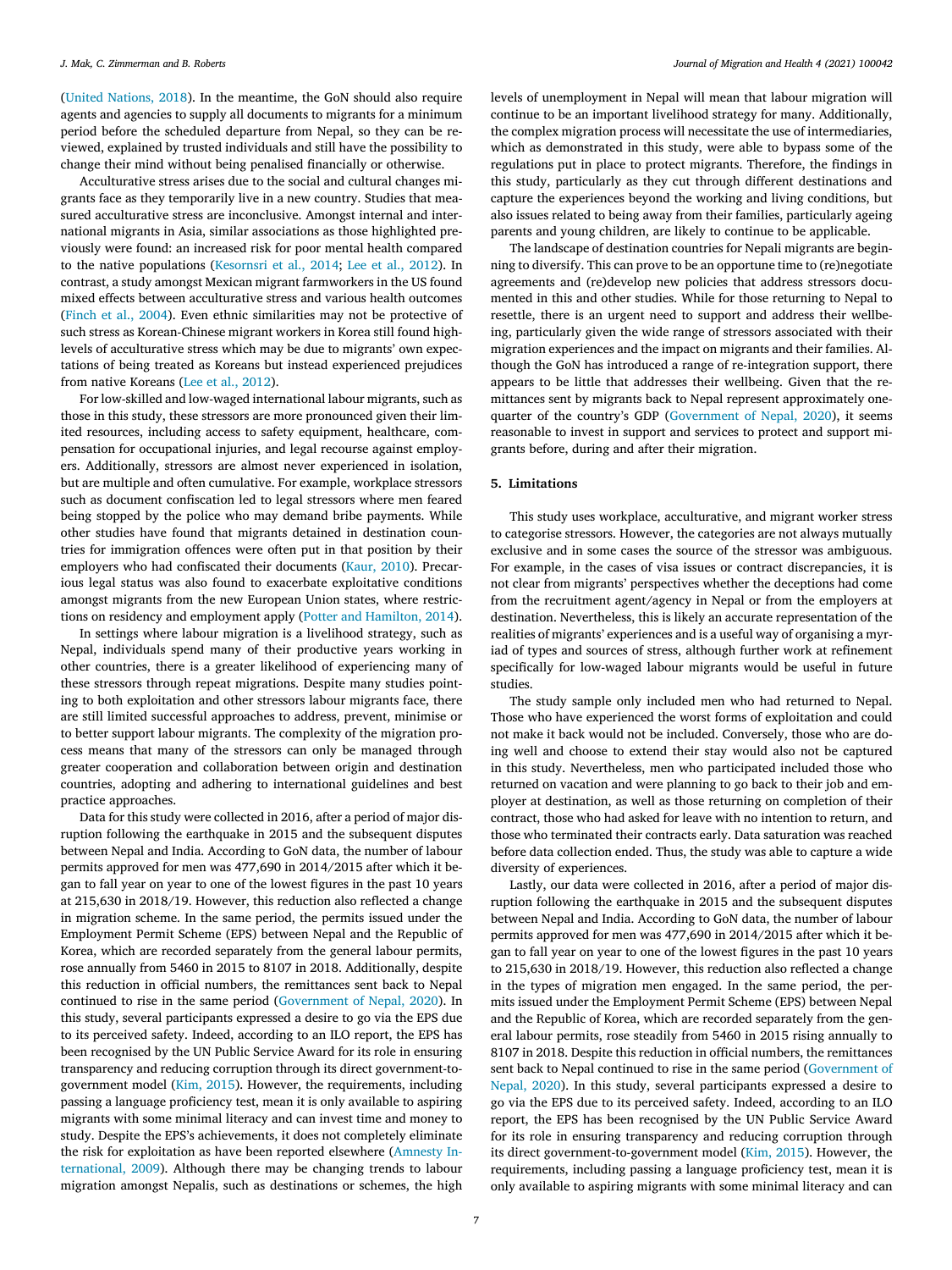<span id="page-7-0"></span>invest time and money to study. Despite the EPS's achievements, it does not completely eliminate the risk for exploitation as have been reported elsewhere (Amnesty International, 2009). Additionally, government-togovernment schemes have not been able to meet with the demand generated [\(Wickramasekara,](#page-8-0) 2016). Although there may be changing trends to labour migration amongst Nepalis, such as destinations or schemes, the high levels of unemployment in Nepal will mean that labour migration will continue to be an important livelihood strategy for many. Additionally, the complex migration process will necessitate the use of intermediaries, which as demonstrated in this study, were able to bypass some of the regulations put in place to protect migrants. Therefore, the findings in this study, particularly as they cut through different destinations and capture the experiences beyond the working and living conditions, but also issues related to being away from their families, particularly ageing parents and young children, are likely to continue to be applicable.

# **6. Conclusion**

Large numbers of men from Nepal migrate internationally for work and many reported stressors related to their migration experience. Although the stressors occurred throughout the migration cycle, sources of stress were overwhelmingly related to the workplace, which were generally under the control of employers. Further research should examine potential mechanisms to navigate the unequal power relationships between workers and employers and authorities. As labour migration from Nepal is likely to continue to be a livelihood strategy for many, government and civil society organisations need to identify more effective ways to reduce many of the common sources of stress faced by workers who are seeking to safely earn a decent living.

#### **Funding**

This work was supported by the UK Department for International Development to CZ, PO5732. The first author was a visiting scholar at the Foundation Brocher, where analysis and drafting of this manuscript took place.

The funders had no involvement in the design; collection, analysis and interpretation of data; in the writing of the manuscript; and in the decision to submit the article for publication.

#### **Declaration of Competing Interest**

The authors declare that they have no known competing financial interests or personal relationships that could have appeared to influence the work reported in this paper.

#### **Acknowledgments**

The authors would like to thank all the participants who took part in this study, the hotel owners that permitted recruitment of participants on their premises, the interpreters and translators.

#### **References**

- [Adhikari,](http://refhub.elsevier.com/S2666-6235(21)00009-X/sbref0001) J., [Hobley,](http://refhub.elsevier.com/S2666-6235(21)00009-X/sbref0001) M., 2011. Everyone is Leaving Who Will Sow Our fields? The Effects of Migration from Khotang District to the Gulf and Malaysia. SDC, [Kathmandu,](http://refhub.elsevier.com/S2666-6235(21)00009-X/sbref0001) Nepal. Amnesty [International,](http://refhub.elsevier.com/S2666-6235(21)00009-X/sbref0002) 2009. Disposable labour: Rights of Migrant Workers in South Korea. Amnesty International, London, UK.
- Amnesty [International,](http://refhub.elsevier.com/S2666-6235(21)00009-X/sbref0003) 2011. False promises. Exploitation and Forced Labour of Nepalese migrant Workers. Amnesty International, London, UK.
- [Aneshensel,](http://refhub.elsevier.com/S2666-6235(21)00009-X/sbref0004) C.S., [Rutter,](http://refhub.elsevier.com/S2666-6235(21)00009-X/sbref0004) C.M., [Lachenbruch,](http://refhub.elsevier.com/S2666-6235(21)00009-X/sbref0004) P.A., 1991. Social structure, stress, and mental health: competing conceptual and analytic models. Am. Sociol. Rev. 56, 166–178.
- [Anjara,](http://refhub.elsevier.com/S2666-6235(21)00009-X/sbref0005) S.G., [Nellums,](http://refhub.elsevier.com/S2666-6235(21)00009-X/sbref0005) L.B., [Bonetto,](http://refhub.elsevier.com/S2666-6235(21)00009-X/sbref0005) C., Van [Bortel,](http://refhub.elsevier.com/S2666-6235(21)00009-X/sbref0005) T., 2017. Stress, health and quality of life of female migrant domestic workers in Singapore: a [cross-sectional](http://refhub.elsevier.com/S2666-6235(21)00009-X/sbref0005) study. BMC Womens Health 17.
- Asia [Foundation,](http://refhub.elsevier.com/S2666-6235(21)00009-X/sbref0006) 2013. Labour Migration Trends and Patterns. Justice and Human Rights Collection, Bangladesh, India, and Nepal 2013.
- [Benach,](http://refhub.elsevier.com/S2666-6235(21)00009-X/sbref0007) J., [Muntaner,](http://refhub.elsevier.com/S2666-6235(21)00009-X/sbref0007) C., 2007. Precarious [employment](http://refhub.elsevier.com/S2666-6235(21)00009-X/sbref0007) and health: developing a research agenda. J Epidemiol Community Health 61, 276–277.
- [Berry,](http://refhub.elsevier.com/S2666-6235(21)00009-X/sbref0008) J.W., [Kim,](http://refhub.elsevier.com/S2666-6235(21)00009-X/sbref0008) U., [Minde,](http://refhub.elsevier.com/S2666-6235(21)00009-X/sbref0008) T., [Mok,](http://refhub.elsevier.com/S2666-6235(21)00009-X/sbref0008) D., 1987. Comparative studies of [acculturative](http://refhub.elsevier.com/S2666-6235(21)00009-X/sbref0008) stress. Int. Migr. Rev. 21, 491–511.
- [Datta,](http://refhub.elsevier.com/S2666-6235(21)00009-X/sbref0009) K., [Mcilwaine,](http://refhub.elsevier.com/S2666-6235(21)00009-X/sbref0009) C., [Evans,](http://refhub.elsevier.com/S2666-6235(21)00009-X/sbref0009) Y., [Herbert,](http://refhub.elsevier.com/S2666-6235(21)00009-X/sbref0009) J., [May,](http://refhub.elsevier.com/S2666-6235(21)00009-X/sbref0009) J., [Wills,](http://refhub.elsevier.com/S2666-6235(21)00009-X/sbref0009) J., 2007. From coping strategies to tactics: london's low-pay economy and migrant labour. Br. J. Ind. Relat. 45, 404–432.
- [Environmental](http://refhub.elsevier.com/S2666-6235(21)00009-X/sbref0010) Justice Foundation, 2013. Sold to the sea. Human trafficking in Thailand's fishing Industry. Environmental Justice Foundation, London.
- [Esses,](http://refhub.elsevier.com/S2666-6235(21)00009-X/sbref0011) V.M., 2018. Immigration, Migration, and Culture. Oxford University Press, Oxford, UK [\[Online\]\[Accessed\].](http://refhub.elsevier.com/S2666-6235(21)00009-X/sbref0011)
- [Finch,](http://refhub.elsevier.com/S2666-6235(21)00009-X/sbref0012) B.K., [Frank,](http://refhub.elsevier.com/S2666-6235(21)00009-X/sbref0012) R., [Vega,](http://refhub.elsevier.com/S2666-6235(21)00009-X/sbref0012) W.A., 2004. Acculturation and acculturation stress: a so[cial-epidemiological](http://refhub.elsevier.com/S2666-6235(21)00009-X/sbref0012) approach to Mexican migrant farmworkers' health. Int. Migr. Rev. 38, 236–262.
- [Government](http://refhub.elsevier.com/S2666-6235(21)00009-X/sbref0013) of Nepal, 2012. National Population and Housing Census 2011 (National Report). National Planning Commission Secretariat, Kathmandu, Nepal.
- Government of Nepal, 2020. Nepal Labour Migration Report. Kathmandu, Nepal: Ministry of Labour [Employment](http://refhub.elsevier.com/S2666-6235(21)00009-X/sbref0014) and Social Security.
- [Guendelman,](http://refhub.elsevier.com/S2666-6235(21)00009-X/sbref0015) S., [Perez-Itriago,](http://refhub.elsevier.com/S2666-6235(21)00009-X/sbref0015) A., 1987. Migration tradeoffs: men's experiences with seasonal lifestyles. Int. Migr. Rev. 21, 709–727.
- [Hiott,](http://refhub.elsevier.com/S2666-6235(21)00009-X/sbref0016) A.E., [Grzywacz,](http://refhub.elsevier.com/S2666-6235(21)00009-X/sbref0016) J.G., [Davis,](http://refhub.elsevier.com/S2666-6235(21)00009-X/sbref0016) S.W., [Quandt,](http://refhub.elsevier.com/S2666-6235(21)00009-X/sbref0016) S.A., [Arcury,](http://refhub.elsevier.com/S2666-6235(21)00009-X/sbref0016) T.A., 2008. Migrant farmworkers stress: mental health [implications.](http://refhub.elsevier.com/S2666-6235(21)00009-X/sbref0016) J. Rural Health 24, 32–39.
- Hovey, J.D. 2011. Migrant farmworker stress inventory (MFWSI) version 4 [Online]. Available: <http://www.psimh.com/research-clinical-instruments> [Accessed 07 December 2017].
- [Hynes,](http://refhub.elsevier.com/S2666-6235(21)00009-X/sbref0018) P., [Gani-Yusuf,](http://refhub.elsevier.com/S2666-6235(21)00009-X/sbref0018) L., [Burland,](http://refhub.elsevier.com/S2666-6235(21)00009-X/sbref0018) P., [Dew,](http://refhub.elsevier.com/S2666-6235(21)00009-X/sbref0018) J., [Olatunde,](http://refhub.elsevier.com/S2666-6235(21)00009-X/sbref0018) A., [Thurnham,](http://refhub.elsevier.com/S2666-6235(21)00009-X/sbref0018) A., [Brodie,](http://refhub.elsevier.com/S2666-6235(21)00009-X/sbref0018) I., [Spring,](http://refhub.elsevier.com/S2666-6235(21)00009-X/sbref0018) D., [Murray,](http://refhub.elsevier.com/S2666-6235(21)00009-X/sbref0018) F., 2018. [Vulnerability'](http://refhub.elsevier.com/S2666-6235(21)00009-X/sbref0018) to Human trafficking: A Study of Viet Nam, Albania, Nigeria and the UK. Report of Shared Learning Event held in Lagos, Nigeria: 17-18 January 2018. University of Bedfordshire, IOM, Institute of Applied Social Research.
- ILO, 2012. Hard to see, Harder to count. Survey guidelines to Estimate Forced Labour of Adults and Children. ILO, Geneva, [Switzerland.](http://refhub.elsevier.com/S2666-6235(21)00009-X/sbref0019)
- ILO, 2017. The Migrant Recruitment industry. Profitability and Unethical Business Practices in Nepal, Paraguay and Kenya. [Fundamental](http://refhub.elsevier.com/S2666-6235(21)00009-X/sbref0020) Principles and Rights at Work Geneva, Switzerland: ILO.
- IOM Kuwait, 2017. Research On the Labour [Recruitment](http://refhub.elsevier.com/S2666-6235(21)00009-X/sbref0021) Industry in United Arab Emirates. Abu Dhabi Dialogue Ministerial Meeting, Kerala (India), and Nepal Sri Lanka.
- [Jureidini,](http://refhub.elsevier.com/S2666-6235(21)00009-X/sbref0022) R., 2017. [Transnational](http://refhub.elsevier.com/S2666-6235(21)00009-X/sbref0022) culture of corruption in migrant labour recruitment. In: Mcauliffe, M., Klein Solomon, M. (Eds.), Migration Research Leaders' Syndicate: Ideas to Inform International Cooperation on Safe, Orderly and Regular Migration, eds.. IOM, Geneva, Switzerland.
- [Kaur,](http://refhub.elsevier.com/S2666-6235(21)00009-X/sbref0023) A., 2010. Labour migration trends and policy [challenges](http://refhub.elsevier.com/S2666-6235(21)00009-X/sbref0023) in Southeast Asia. Policy Soc. 29, 385–397.
- [Kesornsri,](http://refhub.elsevier.com/S2666-6235(21)00009-X/sbref0024) S., [Sitthimongkol,](http://refhub.elsevier.com/S2666-6235(21)00009-X/sbref0024) Y., [Hegadoren,](http://refhub.elsevier.com/S2666-6235(21)00009-X/sbref0024) K.M., 2014. Mental health problems among migrant workers: challenges for nurses in Thailand. J. Nurs. Sci. 32, 9– 19.
- [Kim,](http://refhub.elsevier.com/S2666-6235(21)00009-X/sbref0025) M.J., 2015. The Republic of Korea's employment Permit System (EPS): Background and Rapid assessment. ILO, Geneva [International](http://refhub.elsevier.com/S2666-6235(21)00009-X/sbref0025) Migration Papers.
- [Kortum,](http://refhub.elsevier.com/S2666-6235(21)00009-X/sbref0026) E., [Leka,](http://refhub.elsevier.com/S2666-6235(21)00009-X/sbref0026) S., 2014. Tackling psychosocial risks and [work-related](http://refhub.elsevier.com/S2666-6235(21)00009-X/sbref0026) stress in developing countries: the need for a multilevel intervention framework. Int. J. Stress Manag. 21, 7–26.
- [Lai,](http://refhub.elsevier.com/S2666-6235(21)00009-X/sbref0027) Y., [Saridakis,](http://refhub.elsevier.com/S2666-6235(21)00009-X/sbref0027) G., [Blackburn,](http://refhub.elsevier.com/S2666-6235(21)00009-X/sbref0027) R., 2015. Job stress in the United Kingdom: are small and [medium-sized](http://refhub.elsevier.com/S2666-6235(21)00009-X/sbref0027) enterprises and large enterprises different? Stress Health 31, 222–235.
- [Lee,](http://refhub.elsevier.com/S2666-6235(21)00009-X/sbref0028) H., [Ahn,](http://refhub.elsevier.com/S2666-6235(21)00009-X/sbref0028) H., [Miller,](http://refhub.elsevier.com/S2666-6235(21)00009-X/sbref0028) A., [Park,](http://refhub.elsevier.com/S2666-6235(21)00009-X/sbref0028) C.G., [Kim,](http://refhub.elsevier.com/S2666-6235(21)00009-X/sbref0028) S.J., 2012. Acculturative stress, work-related psychosocial factors and depression in [Korean-Chinese](http://refhub.elsevier.com/S2666-6235(21)00009-X/sbref0028) migrant workers in Korea. J. Occup. Health 54, 206–214.
- [Lenard,](http://refhub.elsevier.com/S2666-6235(21)00009-X/sbref0029) P.T., [Straehle,](http://refhub.elsevier.com/S2666-6235(21)00009-X/sbref0029) C., 2010. Temporary labour migration: [exploitation,](http://refhub.elsevier.com/S2666-6235(21)00009-X/sbref0029) tool of development, or both? Policy Soc. 29, 283–294.
- [Luthans,](http://refhub.elsevier.com/S2666-6235(21)00009-X/sbref0030) F., 2002. Organizational Behavior. An [evidence-Based](http://refhub.elsevier.com/S2666-6235(21)00009-X/sbref0030) Approach. McGraw-Hill, New York.
- Mak, J., Abramsky, T., Sijapati, B., Kiss, L., Zimmerman, C., 2017. What is the prevalence of and associations with forced labour experiences among male migrants from Dolakha, Nepal? Findings from a cross-sectional study of returnee migrants. BMJ Open 7, e015835. doi[:10.1136/bmjopen-2017-015835.](https://doi.org/10.1136/bmjopen-2017-015835)
- [Mccormack,](http://refhub.elsevier.com/S2666-6235(21)00009-X/sbref0032) S., Joudo [Larsen,](http://refhub.elsevier.com/S2666-6235(21)00009-X/sbref0032) J., [Husn,](http://refhub.elsevier.com/S2666-6235(21)00009-X/sbref0032) H.A, 2015. The Other Migrant crisis. Protecting migrant Workers Against in the Middle East and North Africa. A policy research report. IOM, Geneva, [Switzerland.](http://refhub.elsevier.com/S2666-6235(21)00009-X/sbref0032)
- [Mcleman,](http://refhub.elsevier.com/S2666-6235(21)00009-X/sbref0033) R., [Smit,](http://refhub.elsevier.com/S2666-6235(21)00009-X/sbref0033) B., 2006. Migration as an [adaptation](http://refhub.elsevier.com/S2666-6235(21)00009-X/sbref0033) to climate change. Clim. Change 76, 31–53.
- National Planning Commission & UNDP, 2014. Beyond Georgraphy, Unlocking human potential. Nepal Human [Development](http://refhub.elsevier.com/S2666-6235(21)00009-X/sbref0034) Report. National Planning Commission, UNDP, Kathmandu, Nepal.
- [Potter,](http://refhub.elsevier.com/S2666-6235(21)00009-X/sbref0035) M., [Hamilton,](http://refhub.elsevier.com/S2666-6235(21)00009-X/sbref0035) J., 2014. Picking on [vulnerable](http://refhub.elsevier.com/S2666-6235(21)00009-X/sbref0035) migrants: precarity and the mushroom industry in Northern Ireland. Work Employ. Soc. 28, 390–406.
- Ramos, A.K., Carlo, G., Grant, K., Trinidad, N., Correa, A., 2016. Stress, depression, and occupational injury among migrant farmworkers in Nebraska. Safety 2 (4). doi[:10.3390/safety2040023.](https://doi.org/10.3390/safety2040023)
- [Rosano,](http://refhub.elsevier.com/S2666-6235(21)00009-X/sbref0037) A., [Ronda,](http://refhub.elsevier.com/S2666-6235(21)00009-X/sbref0037) E., [Benavides,](http://refhub.elsevier.com/S2666-6235(21)00009-X/sbref0037) F.G., [Cacciani,](http://refhub.elsevier.com/S2666-6235(21)00009-X/sbref0037) L., [Baglio,](http://refhub.elsevier.com/S2666-6235(21)00009-X/sbref0037) G., [Spagnolo,](http://refhub.elsevier.com/S2666-6235(21)00009-X/sbref0037) A., 2012. [Work-related](http://refhub.elsevier.com/S2666-6235(21)00009-X/sbref0037) health problems among resident immigrant workers in Italy and Spain. Ital. J. Public Health 9, 68–74.
- [Rubiales-Gutiérrez,](http://refhub.elsevier.com/S2666-6235(21)00009-X/sbref0038) E., [Agudelo-Suárez,](http://refhub.elsevier.com/S2666-6235(21)00009-X/sbref0038) A.A., [López-Jacob,](http://refhub.elsevier.com/S2666-6235(21)00009-X/sbref0038) M.J., [Ronda-Pérez,](http://refhub.elsevier.com/S2666-6235(21)00009-X/sbref0038) E, 2010. In: Diferencias En Los Accidentes Laborales En España según País De Procedencia Del Trabajador, 52. Salud Pública de México, pp. 199–206.
- [Selenko,](http://refhub.elsevier.com/S2666-6235(21)00009-X/sbref0039) E., [Batinic,](http://refhub.elsevier.com/S2666-6235(21)00009-X/sbref0039) B., 2011. Beyond debt. A moderator analysis of the [relationship](http://refhub.elsevier.com/S2666-6235(21)00009-X/sbref0039) between perceived financial strain and mental health. Soc. Sci. Med. 73, 1725– 1732.
- [Sonnentag,](http://refhub.elsevier.com/S2666-6235(21)00009-X/sbref0040) S., [Fritz,](http://refhub.elsevier.com/S2666-6235(21)00009-X/sbref0040) C., 2014. Recovery from job stress: the [stressor-detachment](http://refhub.elsevier.com/S2666-6235(21)00009-X/sbref0040) model as an integrative framework. J Organ Behav 36 (S1), S72–S103.